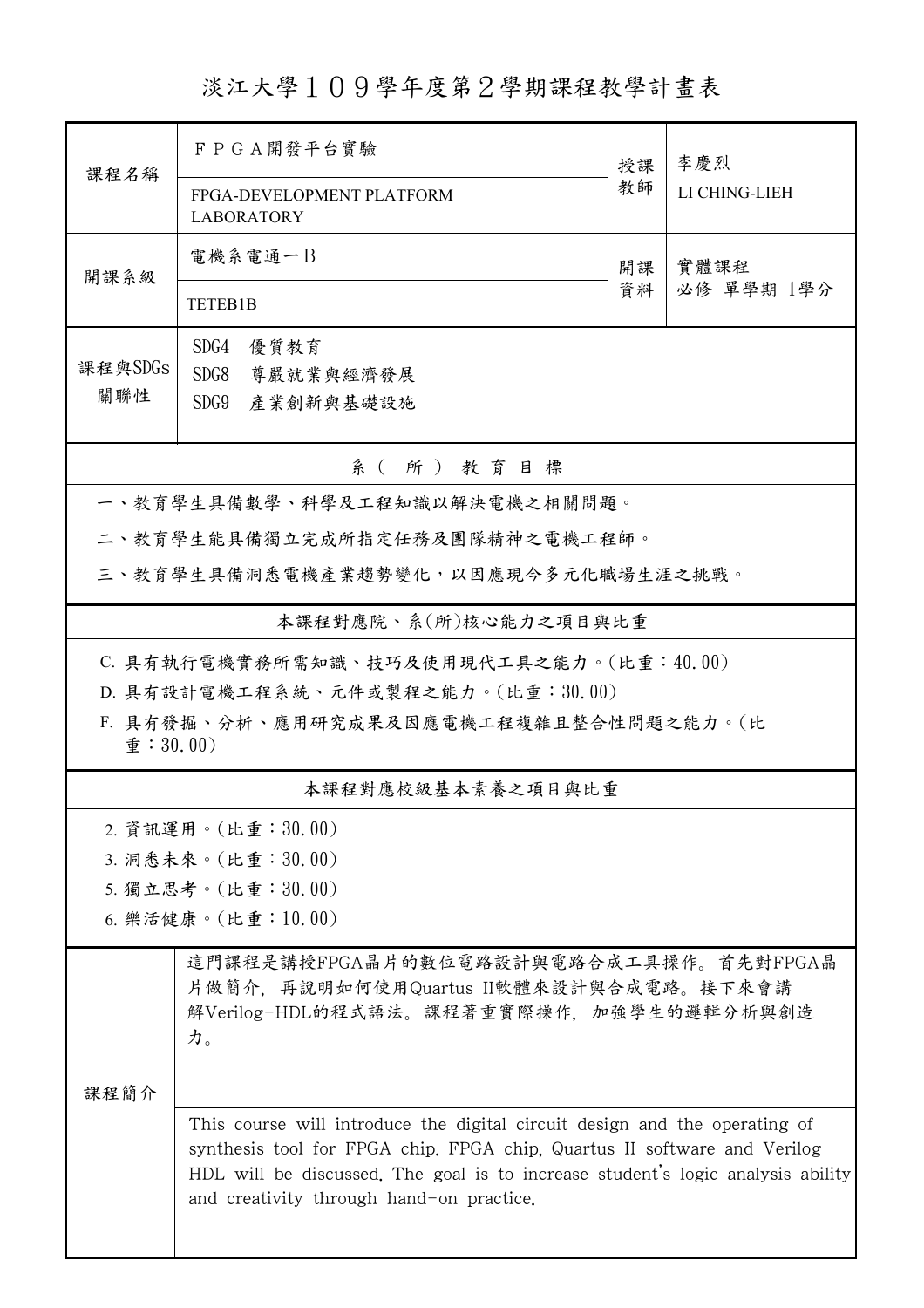## 本課程教學目標與認知、情意、技能目標之對應

將課程教學目標分別對應「認知(Cognitive)」、「情意(Affective)」與「技能(Psychomotor)」 的各目標類型。

一、認知(Cognitive):著重在該科目的事實、概念、程序、後設認知等各類知識之學習。

二、情意(Affective):著重在該科目的興趣、倫理、態度、信念、價值觀等之學習。

三、技能(Psychomotor):著重在該科目的肢體動作或技術操作之學習。

|                                                                                                     |                                  |            | 教學目標(英文)                                                                                                                                                                                                                                                        |                                              |  |  |
|-----------------------------------------------------------------------------------------------------|----------------------------------|------------|-----------------------------------------------------------------------------------------------------------------------------------------------------------------------------------------------------------------------------------------------------------------|----------------------------------------------|--|--|
| 學生能夠熟用DEO開發板所有功能<br>$\mathbf{1}$<br>學生了解Quartus II軟體操作方式<br>學生能夠利用模擬工具發現設計<br>上的錯誤<br>學生能夠自行想像功能並實現 |                                  |            | Students may use various functions of DEO.<br>Students can operate the Quartus II synthesis tool.<br>Students can use the simulation and testing tool to<br>discover the errors of design<br>Students can voluntarily imagine the functions and<br>realize them |                                              |  |  |
| 教學目標之目標類型、核心能力、基本素養教學方法與評量方式                                                                        |                                  |            |                                                                                                                                                                                                                                                                 |                                              |  |  |
| 目標類型                                                                                                | 院、系 $(\kappa)$<br>核心能力           | 校級<br>基本素養 | 教學方法                                                                                                                                                                                                                                                            | 評量方式                                         |  |  |
| 認知                                                                                                  | <b>CDF</b>                       | 2356       | 講述、討論、實作、體驗                                                                                                                                                                                                                                                     | 測驗、作業、討論(含<br>課堂、線上)、實<br>作、報告(含口頭、書<br>面)   |  |  |
| 授課進度表                                                                                               |                                  |            |                                                                                                                                                                                                                                                                 |                                              |  |  |
| 日期起訖                                                                                                | 內 容 (Subject/Topics)             |            |                                                                                                                                                                                                                                                                 | 備註                                           |  |  |
| $110/02/22$ ~<br>110/02/28                                                                          |                                  |            |                                                                                                                                                                                                                                                                 |                                              |  |  |
| $110/03/01$ ~<br>110/03/07                                                                          | 數字系統簡介與基本邏輯閘介紹                   |            |                                                                                                                                                                                                                                                                 |                                              |  |  |
| $110/03/08$ ~<br>110/03/14                                                                          | Quartus II軟體介紹與操作                |            |                                                                                                                                                                                                                                                                 |                                              |  |  |
| $110/03/15$ ~<br>110/03/21                                                                          |                                  |            |                                                                                                                                                                                                                                                                 |                                              |  |  |
| $110/03/22$ ~<br>110/03/28                                                                          | 電路模擬波形設計                         |            |                                                                                                                                                                                                                                                                 |                                              |  |  |
| $110/03/29$ ~<br>110/04/04                                                                          | 指撥開關電路元件介紹與基本Verilog組合邏          |            |                                                                                                                                                                                                                                                                 |                                              |  |  |
| $110/04/05$ ~<br>110/04/11                                                                          | 七段顯示器元件介紹與基本Verilog多工器(case) 語法介 |            |                                                                                                                                                                                                                                                                 |                                              |  |  |
| $110/04/12$ ~<br>110/04/18                                                                          | ALU電路介紹與設計                       |            |                                                                                                                                                                                                                                                                 |                                              |  |  |
| $110/04/19$ ~<br>110/04/25                                                                          | 解碼器原裡介紹與基本Verilog解多工器原理介紹        |            |                                                                                                                                                                                                                                                                 |                                              |  |  |
| $110/04/26$ ~<br>110/05/02                                                                          | 期中考試週                            |            |                                                                                                                                                                                                                                                                 |                                              |  |  |
| $110/05/03$ ~<br>110/05/09                                                                          | 按鈕開關元件介紹、邊緣觸發語法介紹(計數器設計)         |            |                                                                                                                                                                                                                                                                 |                                              |  |  |
|                                                                                                     |                                  | 紹          | 輯(assign)語法介紹                                                                                                                                                                                                                                                   | FPGA介紹與DE0板子功能介紹<br>LED燈電路介紹與基本Verilog數字語法介紹 |  |  |